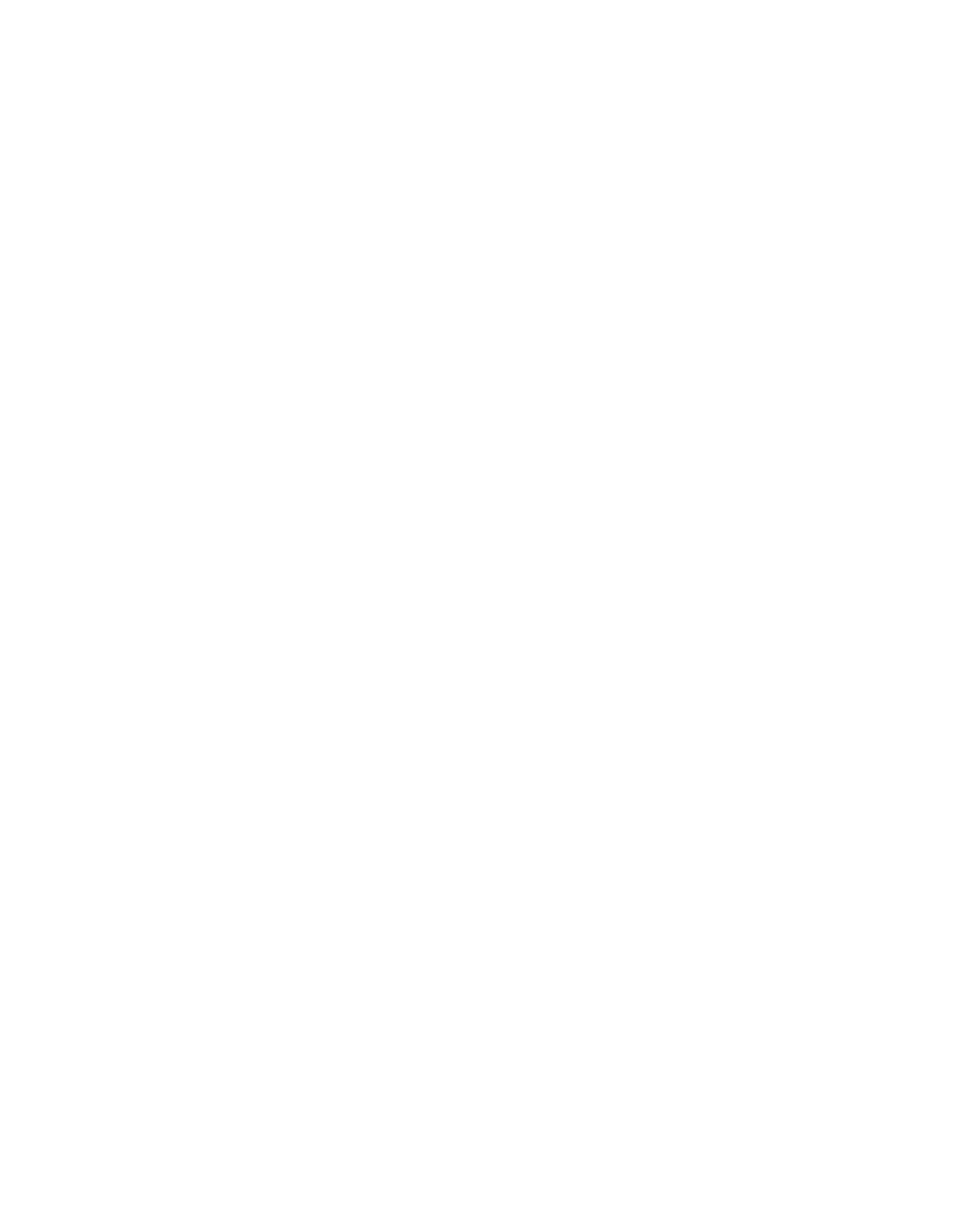| 1.                 |           | What is the value of $\otimes$ if $\frac{\otimes +2}{3} = 5$ ?                                                                                                                                                                                                                          |
|--------------------|-----------|-----------------------------------------------------------------------------------------------------------------------------------------------------------------------------------------------------------------------------------------------------------------------------------------|
| 2.<br>$\mathbf{s}$ |           | Arturo bought a shirt on sale for 30% off its original price of \$10. He then sold<br>it for a price that was 50% more than the price he paid for it. How much did<br>Arturo sell the shirt for?                                                                                        |
| 3.                 | quarts    | Sally is mixing a cleaning solution. She wants the ratio of bleach to water to be<br>1:8. How many quarts of bleach should she add to 24 quarts of water?                                                                                                                               |
| 4.                 | triangles | A square is divided by its four lines of symmetry. Triangles of different sizes are<br>formed. How many total triangles are formed?                                                                                                                                                     |
| 5.                 | inches    | There are already 4.5 inches of snow on the ground. Snow is falling at an<br>average rate of 1.5 inches per hour and is predicted to continue for nine more<br>hours. If the prediction is correct, how many inches of snow will be on the<br>ground when the snow stops after 9 hours? |
| 6.                 |           | If x and y are positive integers such that $xy = 100$ , what is the positive difference<br>between the maximum and minimum possible values of $x + y$ ?                                                                                                                                 |
|                    |           | Copyright MATHCOUNTS, Inc. 2013. All rights reserved. 2014 Chapter Sprint Round                                                                                                                                                                                                         |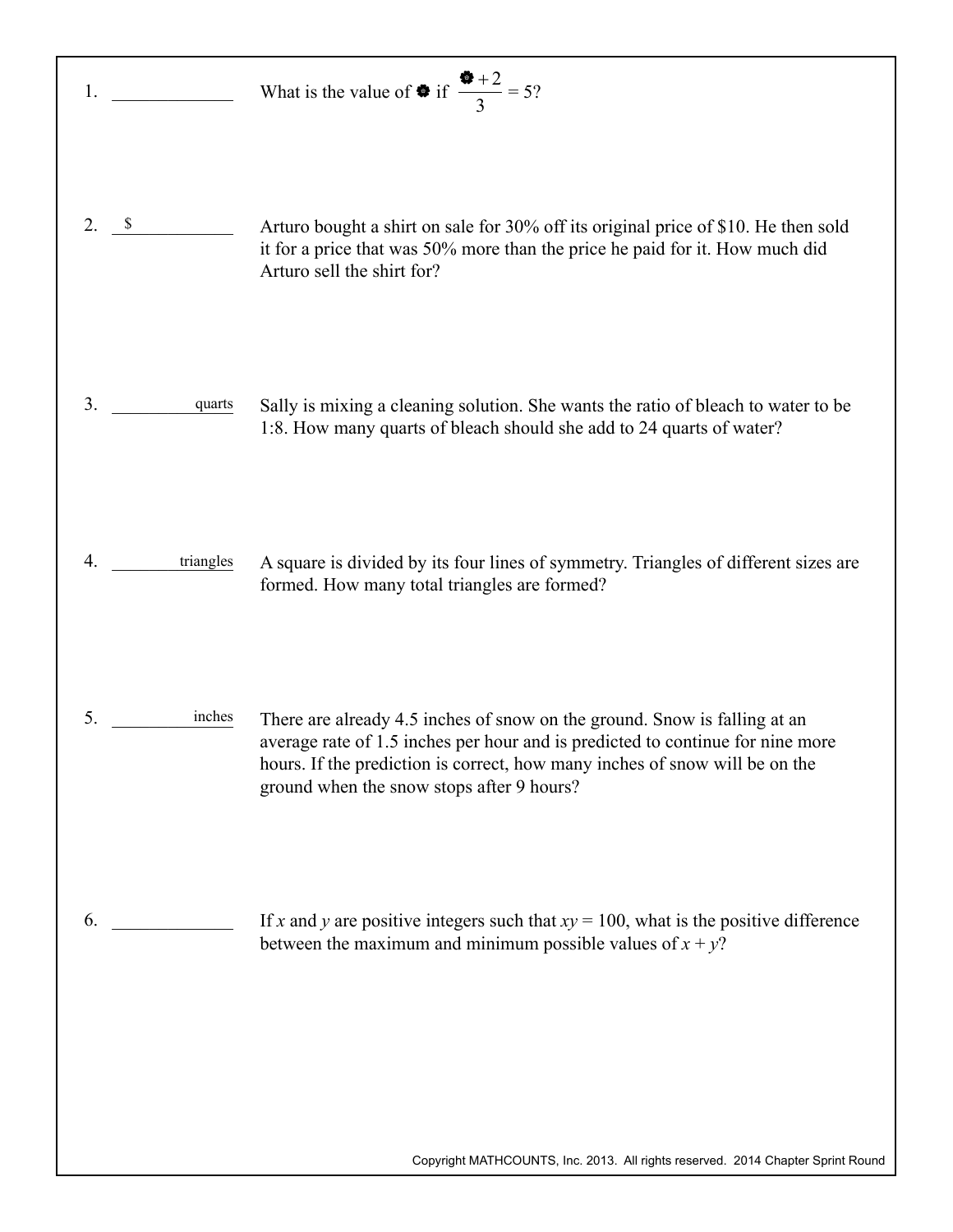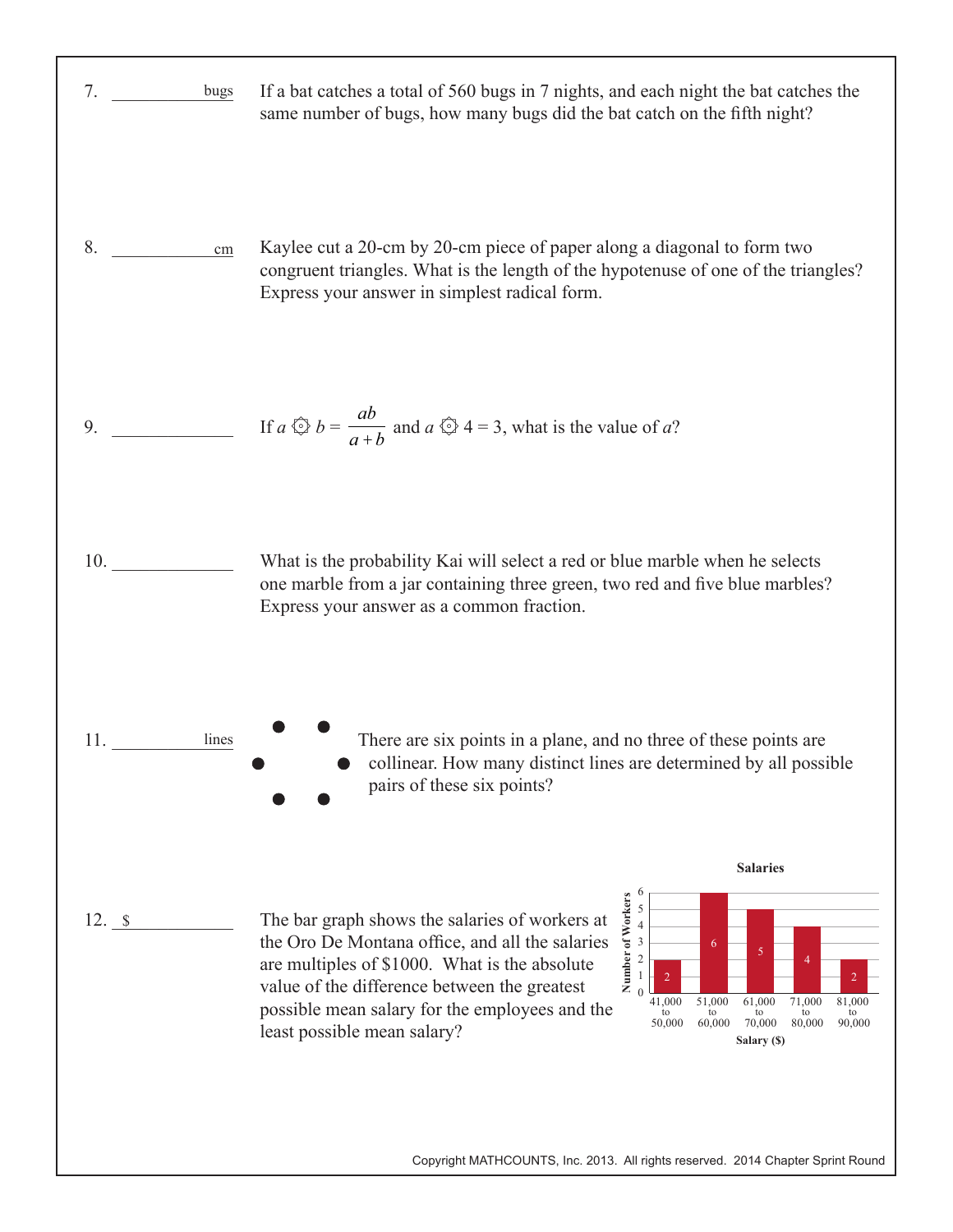| 13. $\qquad \qquad$    | What is the sum of the first 2000 positive integers?                                                                                                                                                                                  |
|------------------------|---------------------------------------------------------------------------------------------------------------------------------------------------------------------------------------------------------------------------------------|
| 14. years              | On the ceiling of a cavern, a stalactite grows downward 0.004 <i>inches</i> per<br>year. Ten feet directly below on the cavern's floor, a stalagmite grows upward<br>0.006 inches per year. How many years will it take them to meet? |
| 15.                    | The product of three distinct positive integers is 144. If the sum of the three<br>integers is 26, what is the sum of their squares?                                                                                                  |
| 16. ordered<br>triples | How many ordered triples $(x, y, z)$ of positive integers have the property that<br>$x + y + z = 6?$                                                                                                                                  |
| 17.                    | If the slope of a line is k, and the line passes through the points $(0, k + 3)$ and<br>$(-3, 0)$ , what is the value of k? Express your answer as a common fraction.                                                                 |
| tations                | How many permutations of the digits 1, 2, 3, 4 have 1 before 3 and 2 before 4?<br>One such permutation to include is 2134.                                                                                                            |
| 19.                    | What is the value of $(\sqrt[3]{-8})^4$ ?                                                                                                                                                                                             |
|                        | Copyright MATHCOUNTS, Inc. 2013. All rights reserved. 2014 Chapter Sprint Round                                                                                                                                                       |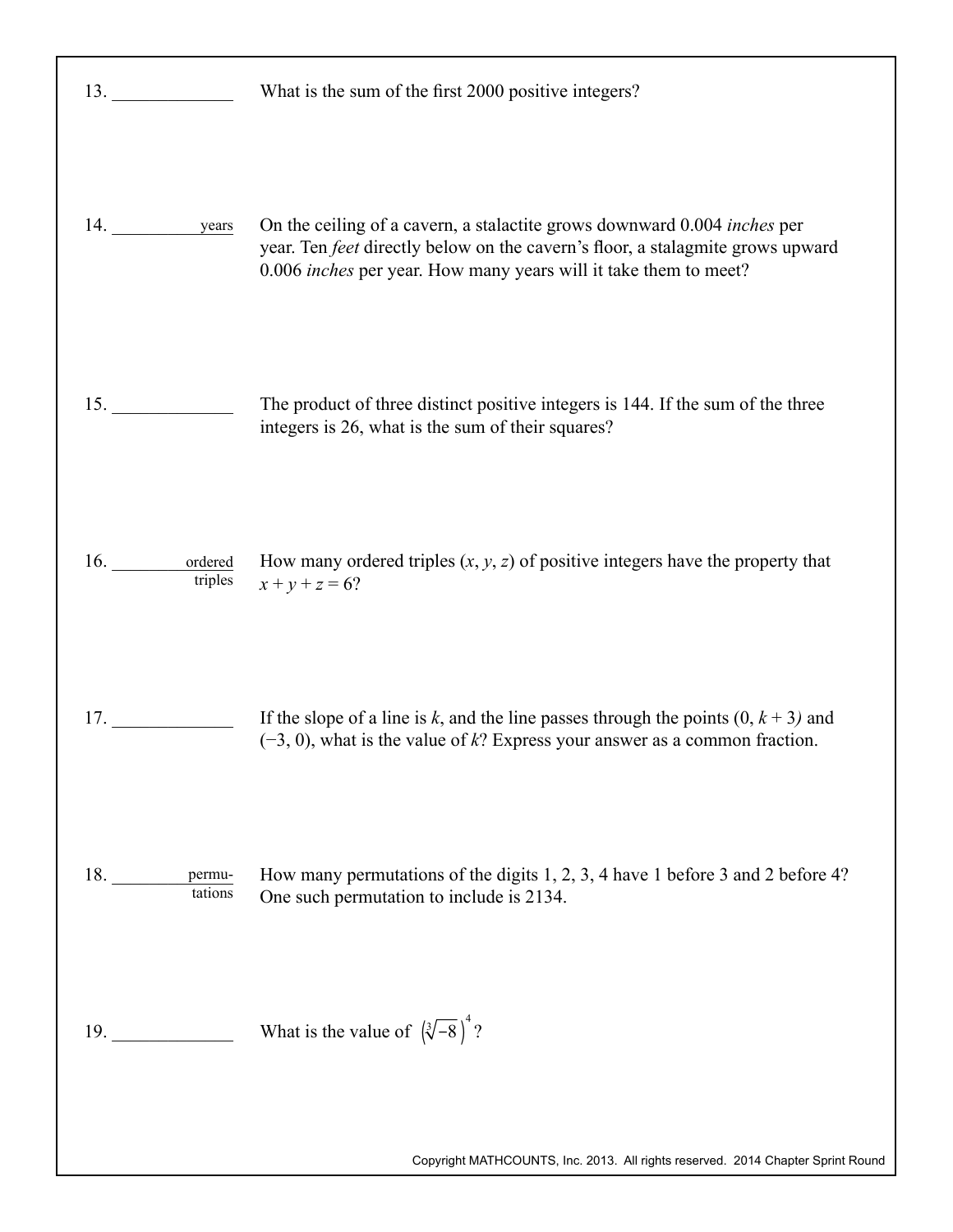|              | 20. $\frac{(-1)^{n}}{n}$ The line $y = -\frac{1}{3}x + 4$ intersects a perpendicular line at (6, 2). What is the<br>y-intercept of that perpendicular line? Express your answer as an ordered pair.                                                                                                                                                                                                                                   |
|--------------|---------------------------------------------------------------------------------------------------------------------------------------------------------------------------------------------------------------------------------------------------------------------------------------------------------------------------------------------------------------------------------------------------------------------------------------|
| 21.          | The nine regions on a spinner are numbered with positive integers 1 through 9,<br>and the probability of the spinner landing on a given region is proportional to<br>the label for that region. For example, since $4 \times 2 = 8$ , the probability of landing<br>on 8 is twice the probability of landing on 4. What is the probability that this<br>spinner will land on an odd number? Express your answer as a common fraction. |
| 22.          | The length of the diagonal of rectangle ABCD equals half the rectangle's<br>perimeter less four-fifths of the length of the shorter side. What is the ratio of<br>the length of the shortest side of the rectangle to the length of its longest side?<br>Express your answer as a common fraction.                                                                                                                                    |
| 23.<br>units | An equilateral triangle, with sides of length 2 units has a circular arc<br>centered at B, inscribed as shown. What is the length of a segment<br>drawn parallel to side AC with endpoints D and E? Express your<br>answer in simplest radical form.<br>Ε<br>A                                                                                                                                                                        |
| 24.<br>units | On a number line, how many units apart are the two points that are twice as far<br>from 0 as they are from 9?                                                                                                                                                                                                                                                                                                                         |

Copyright MATHCOUNTS, Inc. 2013. All rights reserved. 2014 Chapter Sprint Round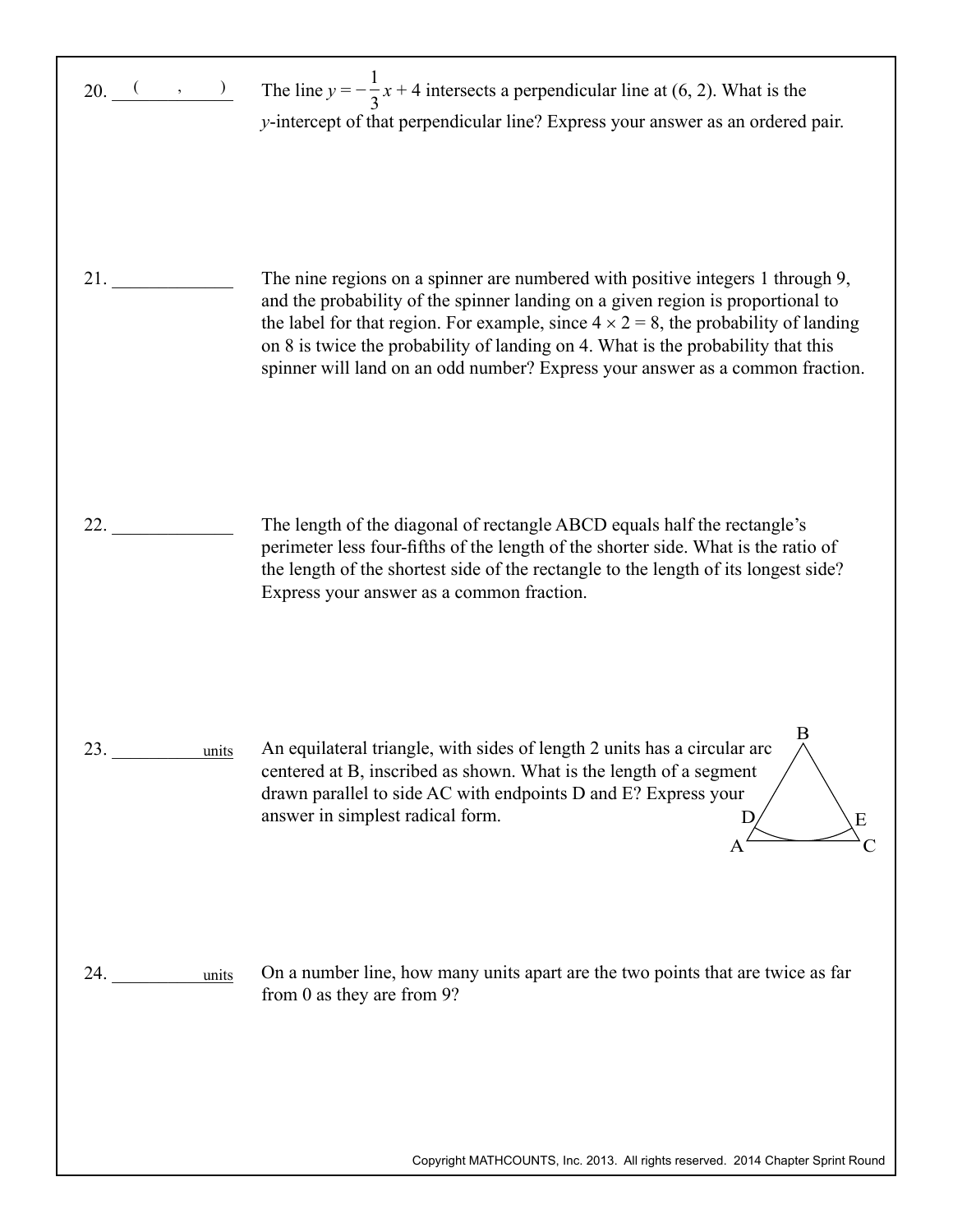| 25.                                                                                                                                                                                                                                          | For what positive integer <i>n</i> does $3n^3 + 3n^2 + 4n = n^n$ ?                                                                                                                   |
|----------------------------------------------------------------------------------------------------------------------------------------------------------------------------------------------------------------------------------------------|--------------------------------------------------------------------------------------------------------------------------------------------------------------------------------------|
| 26.<br>combi-<br>nations                                                                                                                                                                                                                     | How many different combinations of three numbers can be selected from the set<br>$\{1, 2, 3, 4, 5, 6, 7, 8\}$ so that the numbers could represent the side lengths of a<br>triangle? |
|                                                                                                                                                                                                                                              |                                                                                                                                                                                      |
| 28.                                                                                                                                                                                                                                          | What is the smallest prime number that divides some number of the form<br>$42424242 + 1$ or of the form $42424242 - 1$ ?                                                             |
| <b>29.</b> The contract of the contract of the contract of the contract of the contract of the contract of the contract of the contract of the contract of the contract of the contract of the contract of the contract of the cont<br>units | Point E lies within rectangle ABCD. If $AE = 7$ , $BE = 5$ and $CE = 8$ , what is DE?<br>Express your answer in simplest radical form.                                               |
| <b>30.</b> The same state of $\sim$                                                                                                                                                                                                          | What is the value of $\sqrt{1+\sqrt{2+\sqrt{2+\sqrt{2+\cdots}}}}$ , where all subsequent numbers in<br>the expression are 2s? Express your answer in simplest radical form.          |
|                                                                                                                                                                                                                                              | Copyright MATHCOUNTS, Inc. 2013. All rights reserved. 2014 Chapter Sprint Round                                                                                                      |